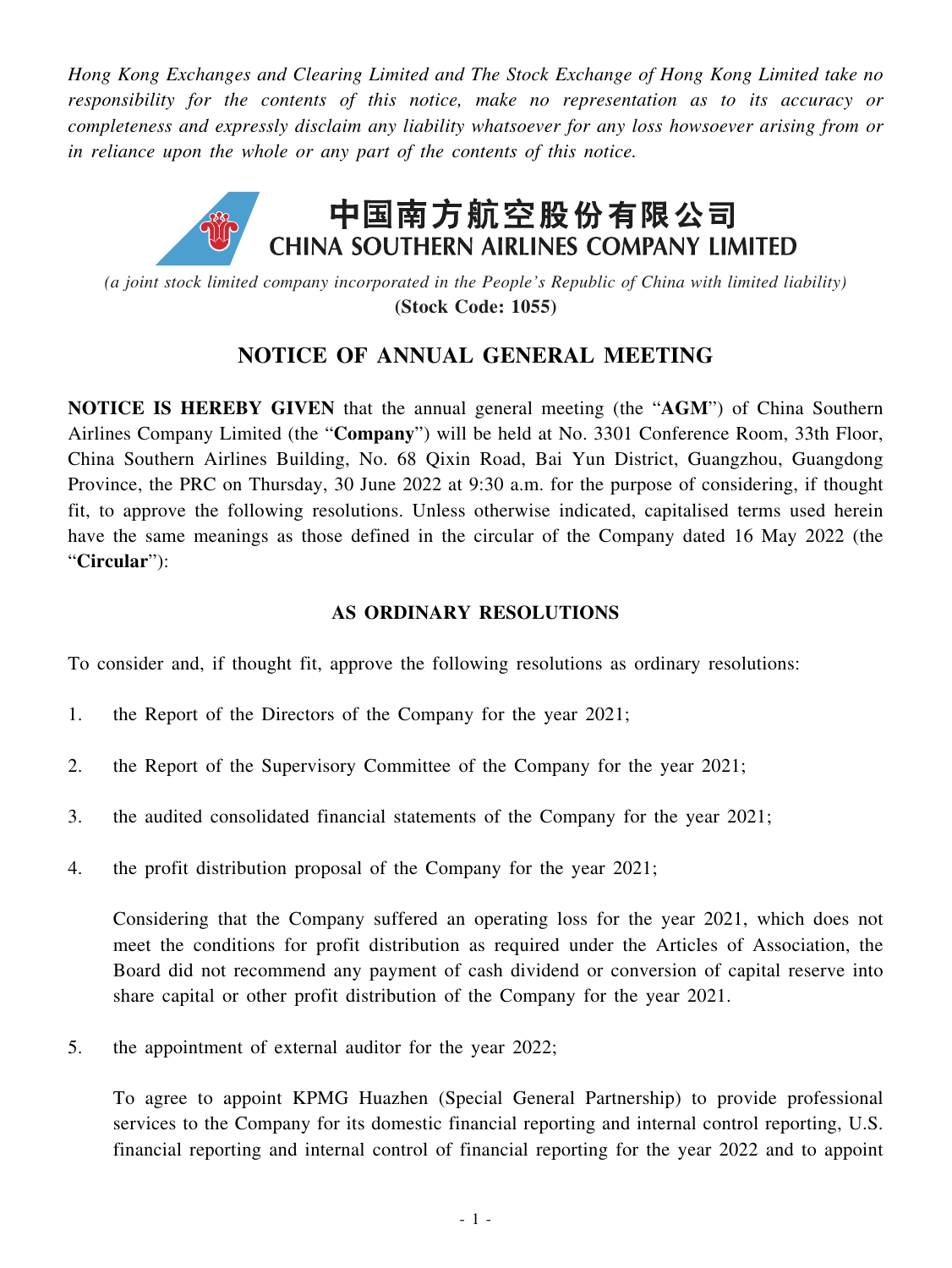KPMG to provide professional services to the Company for its Hong Kong financial reporting for the year 2022, and to authorise the Board to determine their remuneration based on the actual work done;

### **AS SPECIAL RESOLUTIONS**

To consider and, if thought fit, approve the following resolutions as special resolutions:

## 6. **THAT**

- (A) the Board of the Company be and is hereby authorised to allot, issue and deal with additional shares of the Company under the general mandate.
	- (1) subject to paragraph (3) of this resolution, the Board of the Company be and is hereby generally and unconditionally authorised to exercise during the Relevant Period (as defined in paragraph (4) of this resolution) of all the powers of the Company to allot, issue and deal with additional A Shares and/or H Shares of the Company (hereinafter referred to as "**Shares**") and to make or grant offers, agreements and options which might require the exercise of such powers;
	- (2) the authorisation to the Board of the Company during the Relevant Period to make or grant offers, agreements and options which might require the exercise of such powers after the end of the Relevant Period be and is hereby approved;
	- (3) the number of additional A Shares and H Shares (as the case may be) allotted, issued and dealt with or agreed conditionally or unconditionally to be allotted, issued and dealt with either separately or concurrently by the Board of the Company pursuant to the authorisation in paragraph (1) of this resolution shall not exceed 20% of the total number of each of the Company's existing A Shares and H Shares (as the case may be) in issue at the date of passing this resolution; and
	- (4) for the purpose of this resolution:

"**Relevant Period**" means the period from the passing of this resolution until the earlier of:

- (a) the conclusion of the 2022 annual general meeting of the Company;
- (b) the expiration of the 12 months period following the passing of this resolution; and
- (c) the revocation or variation of the authority given to the Board of the Company under this resolution by a special resolution of the Company's shareholders at a general meeting.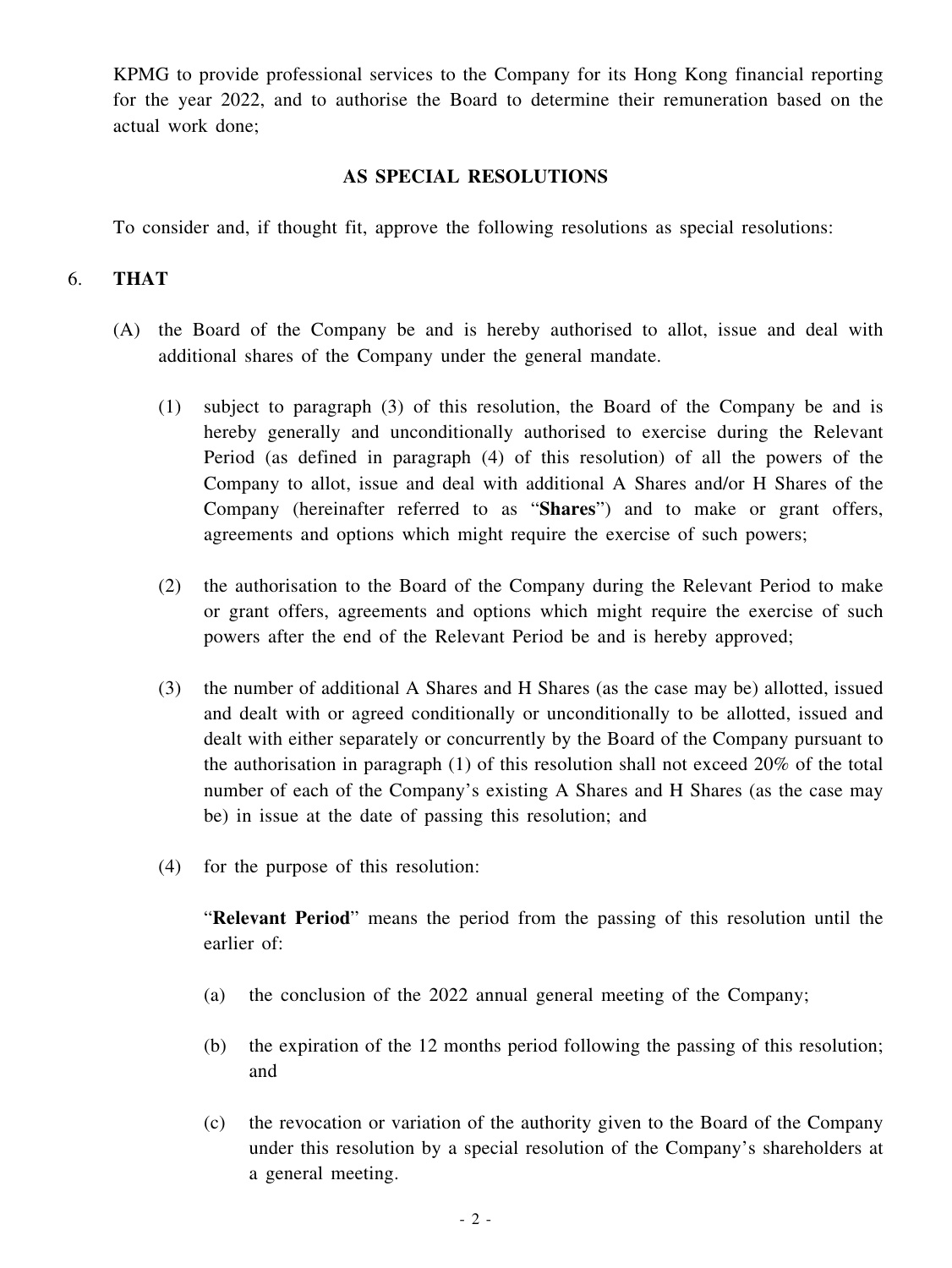- (B) the Board of the Company be and is hereby authorised to increase the registered capital of the Company to reflect the issue of Shares authorised pursuant to the above paragraph (A) of this resolution, to make such appropriate and necessary amendments to the Articles of Association of the Company as they think fit to reflect such increase in the registered capital of the Company upon the allotment or issuance of shares, and to take any other action and go through any procedure required to effect such increase of the registered capital of the Company.
- 7. **THAT** the Board be and is hereby authorised to determine the specific Debt Financing Instruments and issuance plan, and to issue, in one or multiple tranche(s), Debt Financing Instruments within the permissible size for debt issuance in accordance with the requirements of the applicable laws and regulations under the general mandate.

## **AS ORDINARY RESOLUTIONS**

To consider and, if thought fit, approve the following resolutions as ordinary resolutions:

- 8. the provision of guarantees by Xiamen Airlines Company Limited to its subsidiaries;
- 9. the Report on Use of Proceeds from Previous Fund Raising Activities.

# By Order of the Board of **CHINA SOUTHERN AIRLINES COMPANY LIMITED Xie Bing**

*Company Secretary*

Guangzhou, the People's Republic of China 16 May 2022

As at the date of this notice, the Directors include Ma Xu Lun and Han Wen Sheng as executive *Directors; and Liu Chang Le, Gu Hui Zhong, Guo Wei and Yan Andrew Y as independent nonexecutive Directors.*

*Notes:*

#### **1. Persons who are entitled to attend the AGM**

- a. Holders of the H Shares and A Shares whose names appear on the register of holders of H Shares and register of holders of A Shares of the Company, respectively, on Tuesday, 31 May 2022 ("**Eligible Shareholders**") or their representatives are entitled to attend the AGM after completion of the required registration procedures in accordance with Note 2 "Registration procedures for attending the AGM". Holders of A Shares shall receive a notice separately.
- b. The directors, supervisors and senior management of the Company.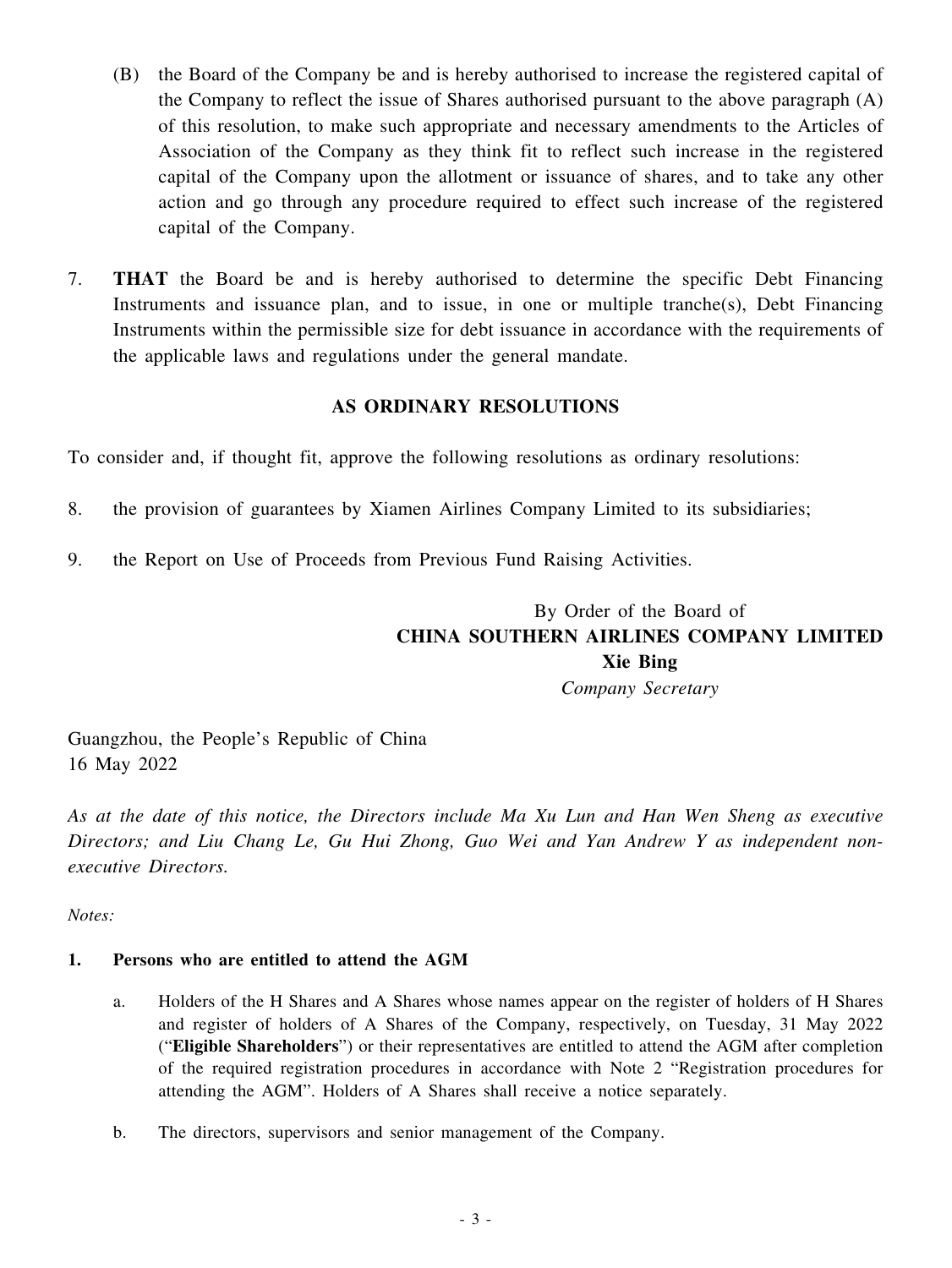c. Representatives of the professional advisers hired by the Company and special guests invited by the Board.

### **2. Registration procedures for attending the AGM**

- a. Eligible Shareholders who intend to attend the AGM either in person or by proxy must deliver to the Company on or before Thursday, 9 June 2022, in person or by post at the registration address of the Company, or by fax at (+86) 20-8665 9040, the reply slip, which is attached to the notice of the AGM as Attachment A.
- b. When attending the AGM, individual Eligible Shareholder or his/her proxy shall bring along his/ her identity card. The legal representative of a corporate Eligible Shareholder attending the AGM shall bring along his/her identity card, together with a notarised copy of the resolution or power of attorney issued by the board of directors or other governing body of the corporate Eligible Shareholder to appoint such legal representative to attend the meeting.
- c. Holders of H Shares who intend to attend the AGM must deliver their instruments of transfer together with the relevant share certificates to Hong Kong Registrars Limited, the registrar of H Shares, at Shops 1712-1716, 17th Floor, Hopewell Centre, 183 Queen's Road East, Wanchai, Hong Kong, at or before 4:30 p.m. on Monday, 30 May 2022.
- d. The register of holders of H Shares will be closed from 31 May 2022 to 30 June 2022 (both days inclusive), during which period no transfer of H Shares will be registered.

#### **3. Proxies**

- a. An Eligible Shareholder has the right to appoint one or more proxies to attend the AGM and vote on his/her behalf. A proxy does not need to be a Shareholder. A proxy of a shareholder who has appointed more than one proxy may only vote on a poll.
- b. A proxy must be appointed by an Eligible Shareholder or his/her attorney by way of a form of proxy for the AGM, which is attached to the notice of AGM as Attachment B. If the proxy is appointed by the attorney of an Eligible Shareholder, the power of attorney or other authorisation document(s) authorizing such attorney to appoint the proxy must be notarised.
- c. To be valid, for holders of A Shares, the notarially certified power of attorney, or other document of authorisation, and the form of proxy must be delivered to the registered address of the Company no later than 24 hours before the time appointed for the holding of the AGM. To be valid, for holders of H Shares, the notarised power of attorney or other authorisation document(s), together with the completed form of proxy for the AGM, must be lodged with Hong Kong Registrars Limited within the same period of time.

#### **4. Important notice in relation to pandemic prevention and control**

In the event that the containment of the novel coronavirus pneumonia pandemic is still ongoing at the time of the AGM, in order to cooperate with the prevention and control of the pandemic so as to safeguard the health and safety of the shareholders and the participants of the meeting, at the same time ensuring that the shareholders may exercise their respective shareholders' rights, the Company recommends holders of the H Shares and their proxies intending to attend the AGM to vote by completing and submitting the proxy form, i.e. to indicate how you wish your votes to be cast in the proxy form, and appoint the Chairman of the AGM as your proxy to vote on your behalf on site.